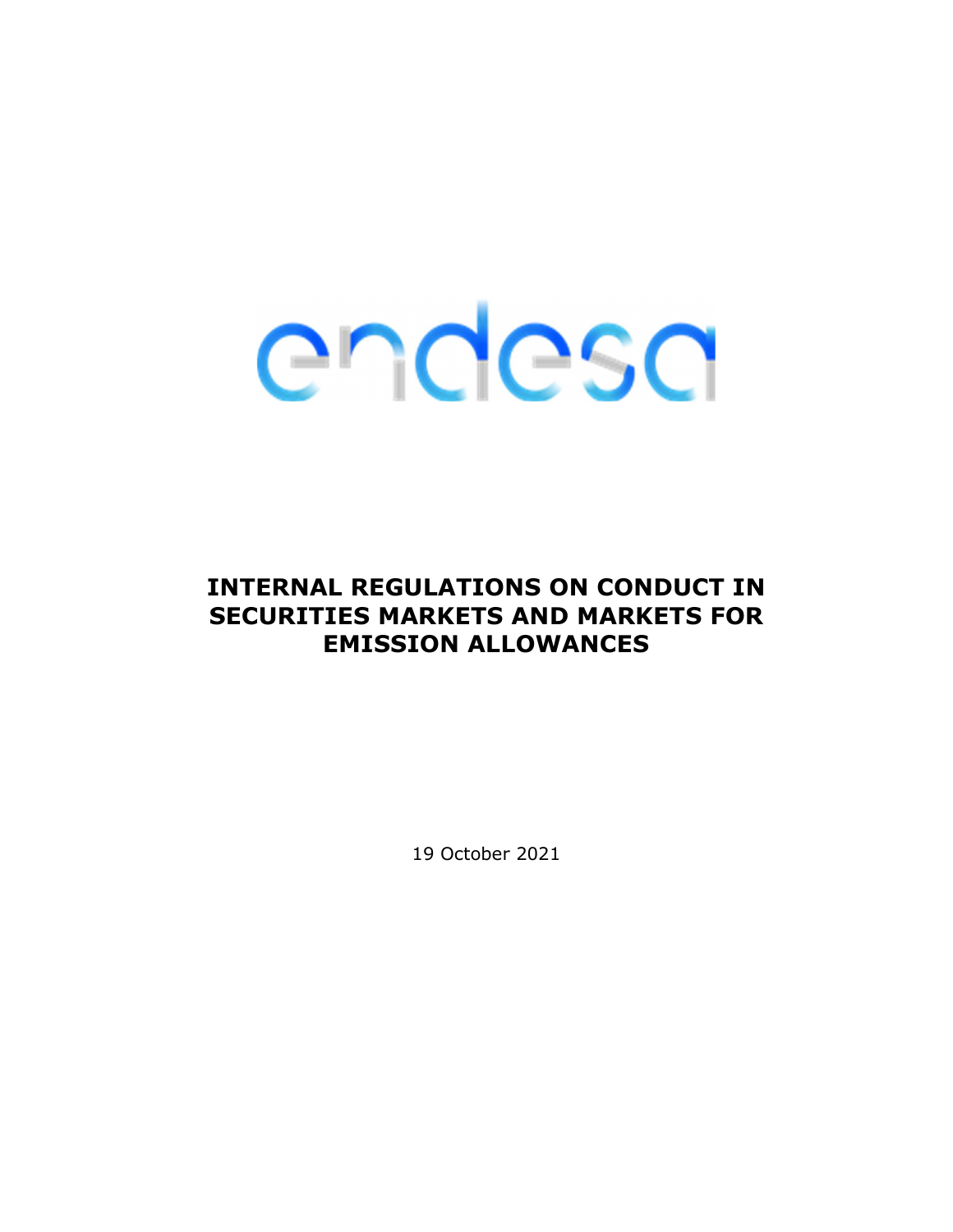### **AUGGSU**

### INTERNAL REGULATIONS ON CONDUCT IN SECURITIES MARKETS AND MARKETS FOR EMISSION ALLOWANCES

### **CONTENTS**

### 1. PURPOSE

### 2. SUBJECTIVE SCOPE

- 2.1 Persons with management duties
- 2.2 Persons with regular access to insider information
- 2.3 Persons with occasional access to insider information
- 2.4 Persons operating in capital and debt markets
- 2.5 Persons operating in markets for emission allowances
- 2.6 Covered persons register

### 3. OBJECTIVE SCOPE

### 4. GENERAL RULES OF CONDUCT IN RELATION TO TRANSACTIONS IN COVERED SECURITIES AND TO TRANSACTIONS IN EMISSION ALLOWANCES, AUCTIONED PRODUCTS BASED THEREON OR RELATED DERIVATIVES THEREOF

- 4.1 Rules of conduct
- 4.2 Initial notice from covered persons
- 4.3 Notice of securities transactions
- 4.4 Portfolio management
- 4.5 Closed trading periods

### 5. INSIDER INFORMATION

- 5.1 Defining insider information<br>5.2 Prohibition on transactions v
- Prohibition on transactions with insider information
- 5.3 Prohibition on illegal communication of insider information
- 5.4 Market sounding
- 5.5 Conduct in the consideration and execution of transactions or analyses involving insider information
- 5.6 Public disclosure of insider information

### 6. PROHIBITION ON MARKET MANIPULATION

### 7. RULES ON MANAGEMENT OF TREASURY STOCK

- 8. VALIDITY
- 9. BREACH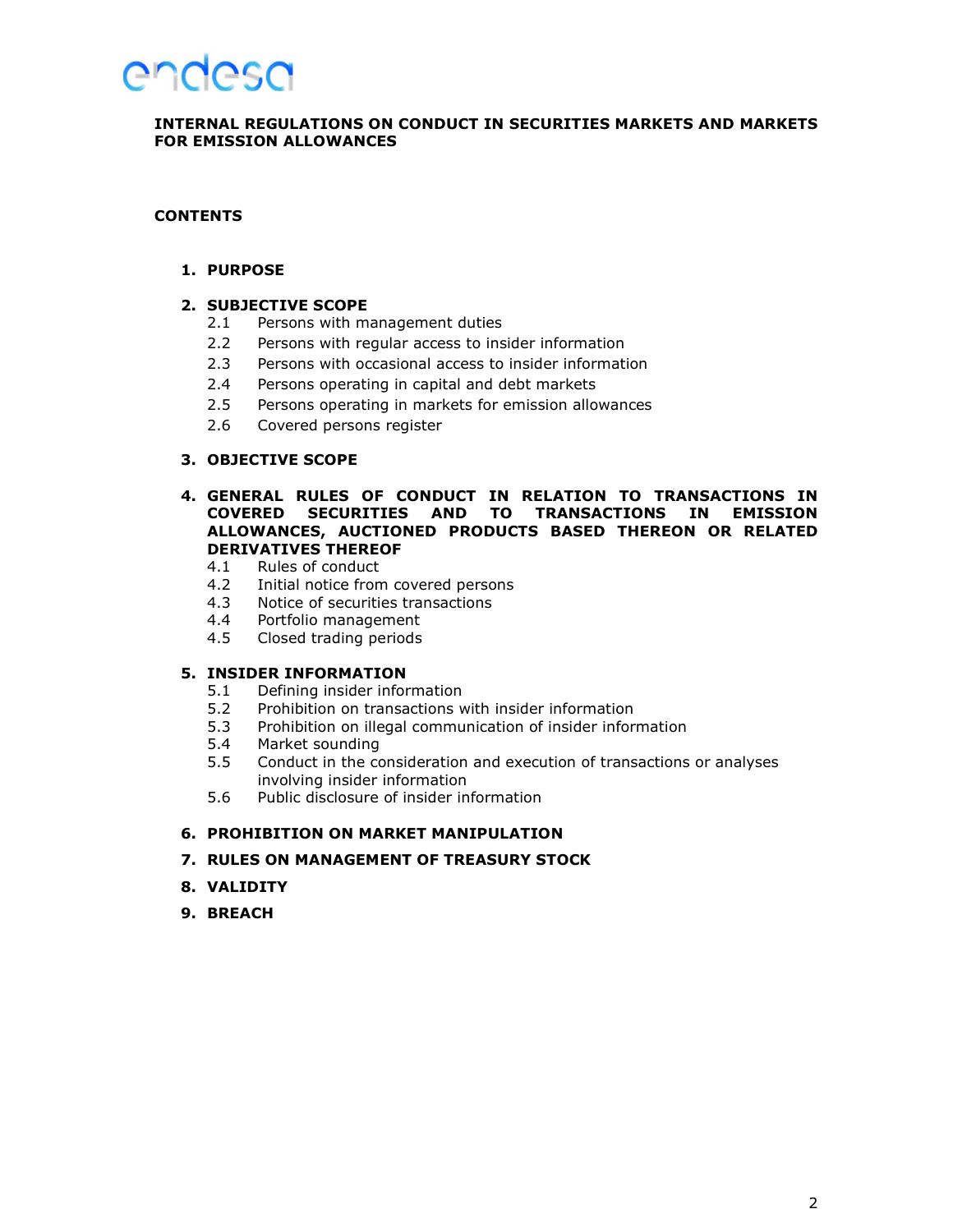### 1. PURPOSE

These Internal Regulations on Conduct in Securities Markets and Markets for Emission Allowances (the "Regulations") establish the rules of conduct to be followed by those individuals covered hereby in relation to their activities in securities markets and markets for emission allowances and, in particular, in relation to insider information, with a view to preventing market abuse.

### 2. SUBJECTIVE SCOPE

These Regulations apply to all Endesa Group employees, who have a duty to be aware of and comply with these Regulations.

The following persons shall be covered by these Regulations in all cases (the "Covered Persons"):

### 2.1 PERSONS WITH MANAGEMENT DUTIES

The following are considered persons with management duties:

- (i) The Directors and the Secretary of the Board of Directors of the Company.
- (ii) The Senior Executives of the Company, defined as those executives that report directly to the Board of Directors or to any Director, as well as the General Audit Manager and any other executive deemed by the Board of Directors to be a Senior Executive.
- (iii) Managers with regular access to information that could be considered Insider Information and whose duties include making management decisions that affect the future performance and business prospects of the Company. The General Manager for People and Organization, following consultation with the General and Board Secretary and with the General Manager for Administration, Finance and Control, shall determine which individuals fall within this category.

### 2.2 PERSONS WITH REGULAR ACCESS TO INSIDER INFORMATION

Executives and employees of the Endesa Group who have regular or recurrent access to insider information. The General Manager for People and Organization, following consultation with the General and Board Secretary and with the General Manager for Administration, Finance and Control, shall determine which individuals fall within this category.

### 2.3 PERSONS WITH OCCASIONAL ACCESS TO INSIDER INFORMATION

This category covers all executives, employees, advisors, external consultants, accountants, credit rating agencies, etc. that have access to insider information about the Company or about any of its marketable securities and financial instruments referred to in section 3, for as long as such persons are included in the insiders list in accordance with the provisions of these Regulations.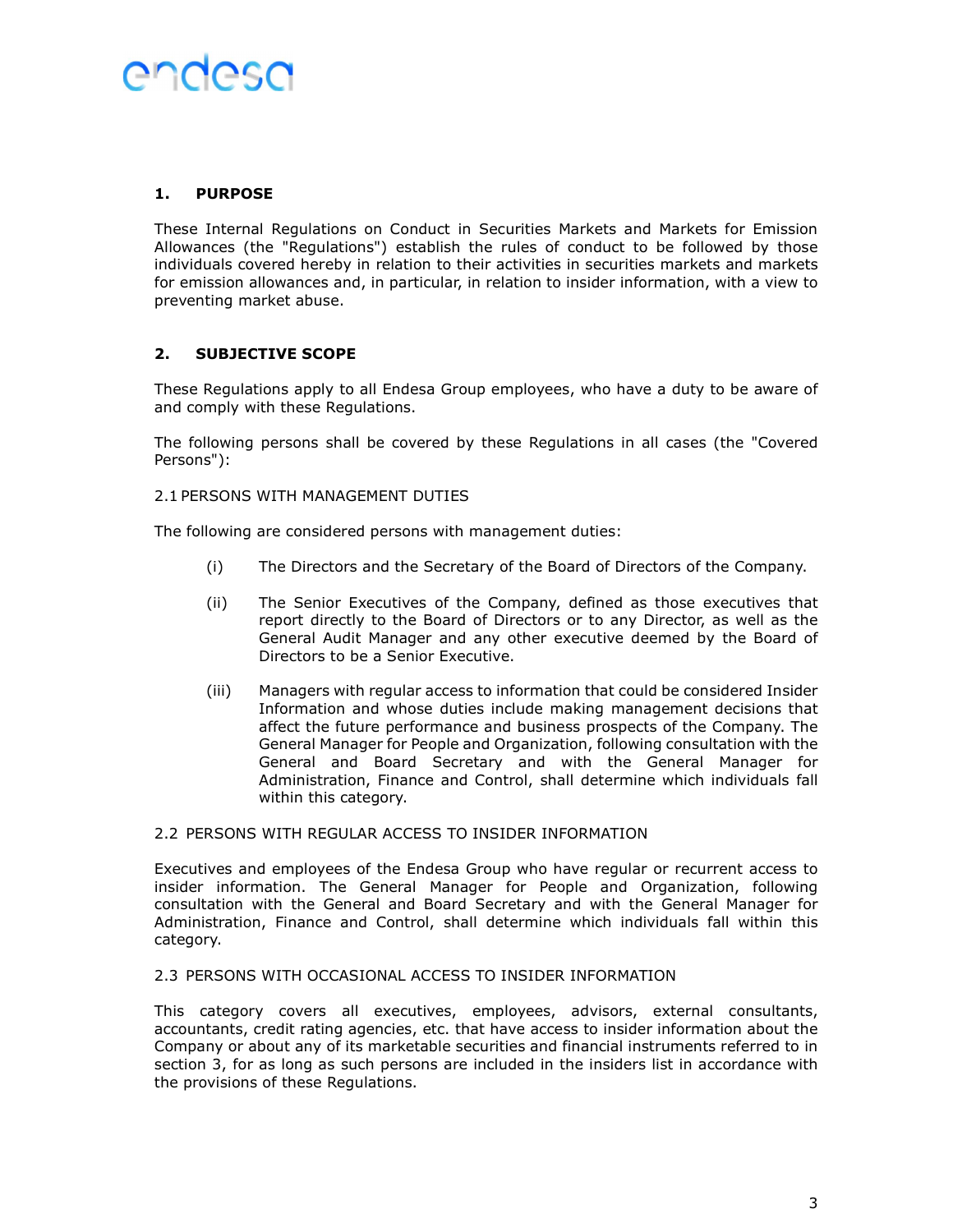### 2.4 PERSONS OPERATING IN CAPITAL AND DEBT MARKETS

This category covers all persons that, for and on behalf of the Company, are trading in any of the marketable securities or financial instruments referred to in section 3 or that report thereon to the markets.

### 2.5 PERSONS OPERATING IN MARKETS FOR EMISSION ALLOWANCES

This category covers all persons that, for and on behalf of the Company, prepare or execute trades in emission allowances, auctioned products based thereon or related derivatives thereof, including all persons issuing trading orders or that report thereon to the markets.

### 2.6 COVERED PERSONS REGISTER

- A. The General and Board Secretary shall maintain a Register of all persons specified in sections 2.1 and 2.2, which shall include the following information:
	- Identity of the persons
	- Statement of acknowledgment and acceptance of the Regulations, according to section 4.2.
	- Initial notice of covered securities, according to section 4.2.
	- Notice of transactions in covered securities, emission allowances, auctioned products based thereon or related derivatives thereof, according to section 4.3.
- B. The General and Board Secretary shall establish and maintain a Register of those parties that are closely related to the persons specified in section 2.1, which shall include the information reported thereto by virtue of section 4.2.

Closely related person shall mean:

- a) the spouse or any other person deemed equivalent to a spouse under the legislation in force;
- b) dependent children, in accordance with the legislation in force;
- c) any other relative that has lived with the covered person for at least one year prior to the date of the relevant transaction;
- d) any legal entity, trust or association in which a person specified in section 2.1 or in paragraphs a), b) or c) holds a management position;
- e) any legal entity, trust or association that is directly or indirectly controlled by a person specified in section 2.1 or in paragraphs a), b) or c); and
- f) any legal entity that has been created for the benefit of a person specified in section 2.1 or in paragraphs a), b) or c), or whose economic interests are to a great extent equivalent to those of said person;
- g) any other person or entity to whom this category is attributed in accordance with the legal provisions in force at each time.

The persons specified in section 2.1 shall provide all persons closely related thereto with written notice of the obligations of the latter arising under these Regulations and shall keep a copy of said notice.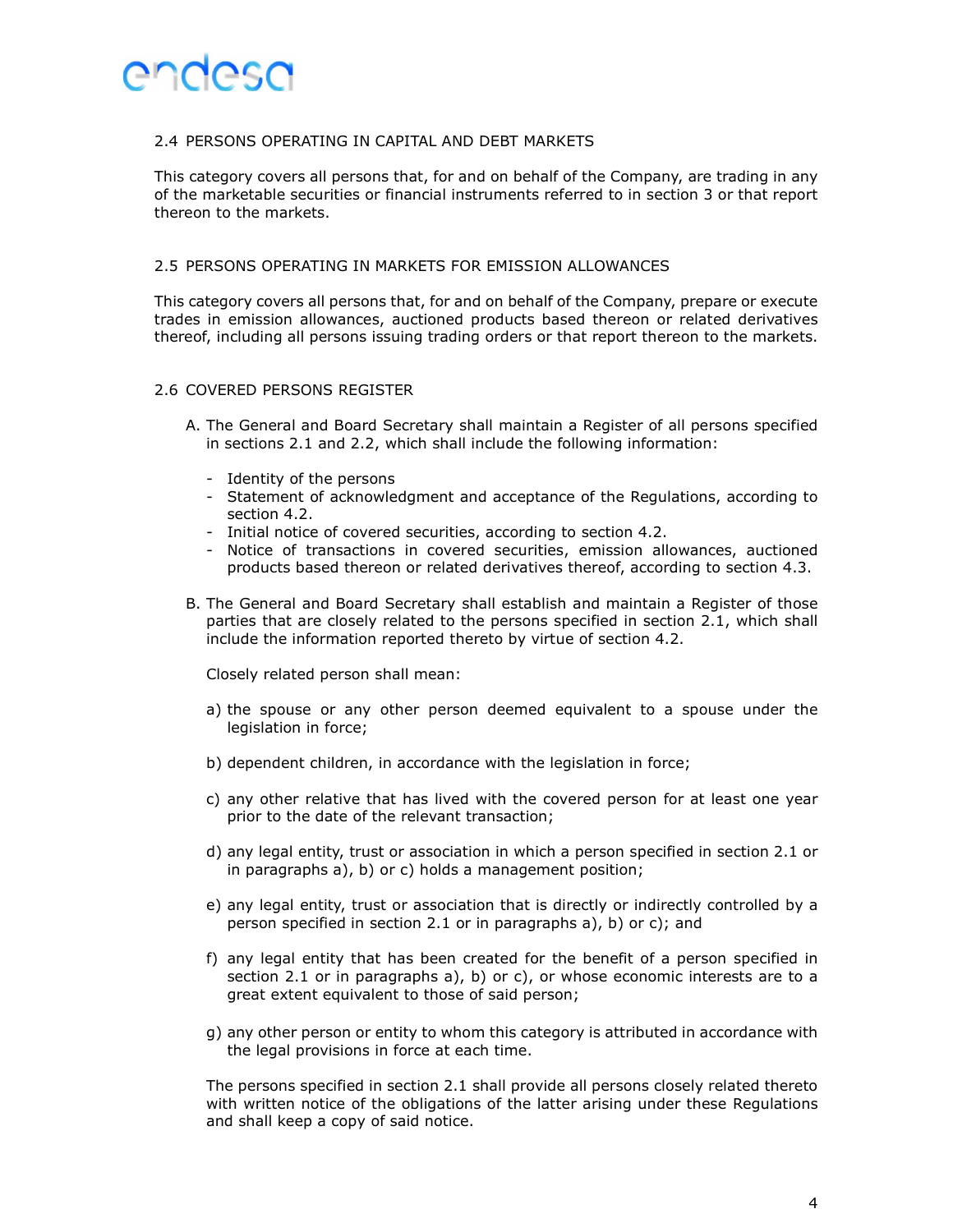C. The General and Board Secretary shall have access to each of the sections within the "insiders list" that are drafted as a result of the analysis and performance of transactions or of the analysis of events involving insider information and that could affect any of the persons covered by these Regulations.

As soon as any General Manager in charge of an area, or the area function to whom this duty has been delegated by him/her, becomes aware that a Covered Person may have access to insider information regarding a particular transaction or event, he/she shall draw up and maintain a documentary record ("Section within the Insiders List"), following the format provided thereto by the General and Board Secretary, in which all persons that have access to insider information shall be recorded, establishing a separate section for each particular transaction or event.

The insiders list shall include, at least, the following information: a) full name; b) national identification number; c) date of birth; d) full home address; e) work phone numbers (direct land line and cell) and personal phone numbers (land line and cell); f) corporate purpose and registered offices of the company in which they provide services; g) reason why the person has access to insider information; and h) the date and time when said person gained and, if applicable, ceased to have access to the insider information.

Furthermore, the insiders list shall be promptly updated, including the date and time of such updates in the following cases: a) where there is a change in the reason for including a person already on the insiders list; b) where a new person has to be added to the insiders list as a result of having access to insider information; and c) where a person no longer has access to insider information.

The date and time that the change was made that resulted in the update shall be specified in each case and a copy of earlier versions shall be kept on file.

The relevant General Manager shall provide the General and Board Secretary with a copy of the general list for his/her area whenever a section is added or an amendment is made.

The insiders list shall be drawn up electronically in order to ensure that the information in the list is kept confidential and complies with regulations on the processing of personal data. The insiders list may only be accessed by those persons, as designated by those in charge of the transaction and by the General and Board Secretary, whose positions require them to have access.

All covered persons shall be notified that they have been included in the relevant Register and of the applicable data protection regulations.

The data included in the aforementioned documentary records shall be held for at least five years following the date on which they were drafted or updated.

### 3. OBJECTIVE SCOPE

The scope of these Regulations shall cover any type of transaction<sup>1</sup> regarding:

• marketable securities<sup>2</sup> issued by the Company or its Group companies that have been admitted to trading, or for which there has been a request for admission to

<sup>1</sup> Inter alia: sale and purchase, assignment of rights, usufruct, swap, pledge and lending of securities.

<sup>&</sup>lt;sup>2</sup> Includes shares, convertible or non-convertible debentures, bonds, promissory notes and subordinated debt.  $3$  Includes interest rate derivatives, other financial derivatives and any related life insurance policies.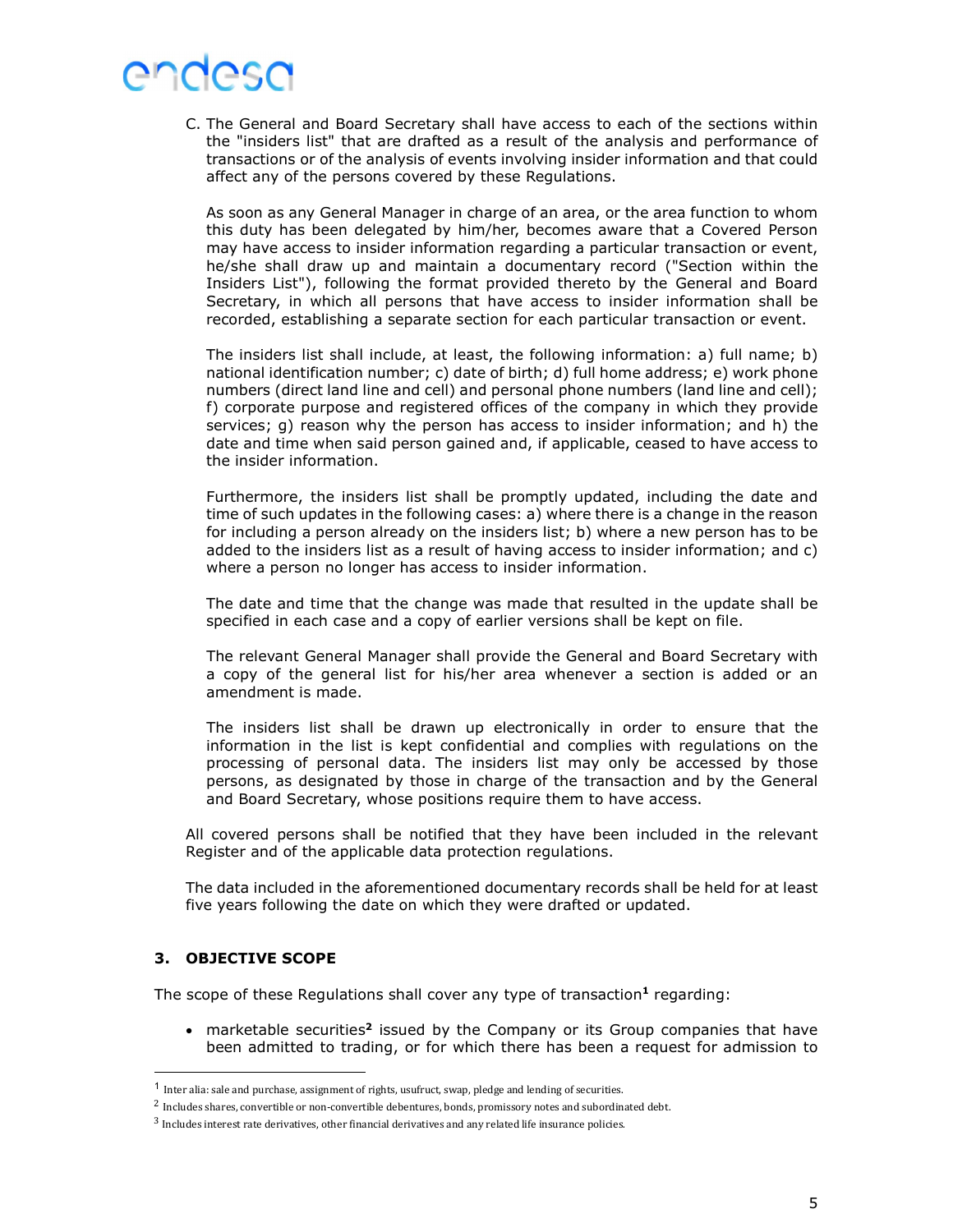

trading, on regulated markets, multilateral trading facilities or organized trading facilities, whether in Spain or abroad;

- financial instruments<sup>3</sup> and agreements of any kind resulting in the right to acquire, or whose primary underlying asset is, any of the securities described in the previous paragraph, including those not traded on secondary markets; and
- for the purposes of section 5 of these Regulations, any securities or financial instruments [issued] by other companies or issuers for which insider information is available.

Hereinafter referred to as the "Covered Securities."

These Regulations shall also apply to all conduct and transactions, including offers, related to auctions made through an authorized auction platform such as the regulated market for emission allowances or other auctioned products based thereon, even if the auctioned products are not financial instruments, in accordance with Regulation (EU) No. 1031/2010.

### 4. GENERAL RULES OF CONDUCT IN RELATION TO TRANSACTIONS IN COVERED SECURITIES AND TO TRANSACTIONS IN EMISSION ALLOWANCES, AUCTIONED PRODUCTS BASED THEREON OR RELATED DERIVATIVES **THEREOF**

### 4.1 RULES OF CONDUCT

According to regulations on securities markets and markets for emission allowances, covered persons shall act impartially in the performance of their activities and shall not place their personal interests before those of Endesa or of other companies related thereto, complying with their enforceable duty of professional secrecy.

### 4.2 INITIAL NOTICE FROM COVERED PERSONS

Notwithstanding any other notice which may be required by the regulations in force, the persons specified in sections 2.1 and 2.2 shall receive a copy hereof and shall submit to the General and Board Secretary, within 10 days from receipt thereof, a statement of acknowledgment and acceptance of said Regulations, an initial notice listing the covered securities held directly or indirectly by the covered person and, for those persons specified in section 2.1, a list of persons closely related thereto.

Notwithstanding publication of the Regulations on the Company's website for those persons with insider information, under the terms of section 2.3, these persons shall be provided with access to a copy of these Regulations, which they shall acknowledge and accept through execution of a Confidentiality Agreement.

As regards those persons operating in capital and debt markets (section 2.4), as well as those persons placing or executing orders to trade on markets for emission allowances (section 2.5), the General Manager for the relevant area shall provide those persons under his/her authority with access to a copy of the Regulations and shall be responsible for obtaining confirmation of their acknowledgment and acceptance thereof, which he/she shall submit to the General and Board Secretary.

#### 4.3 NOTIFICATION OF TRANSACTIONS

The persons included in section 2.1 as well as persons closely related to them shall notify the Company (through the General and Board Secretary) of all transactions made on their own behalf with regard to securities affected, emission rights, auctioned products based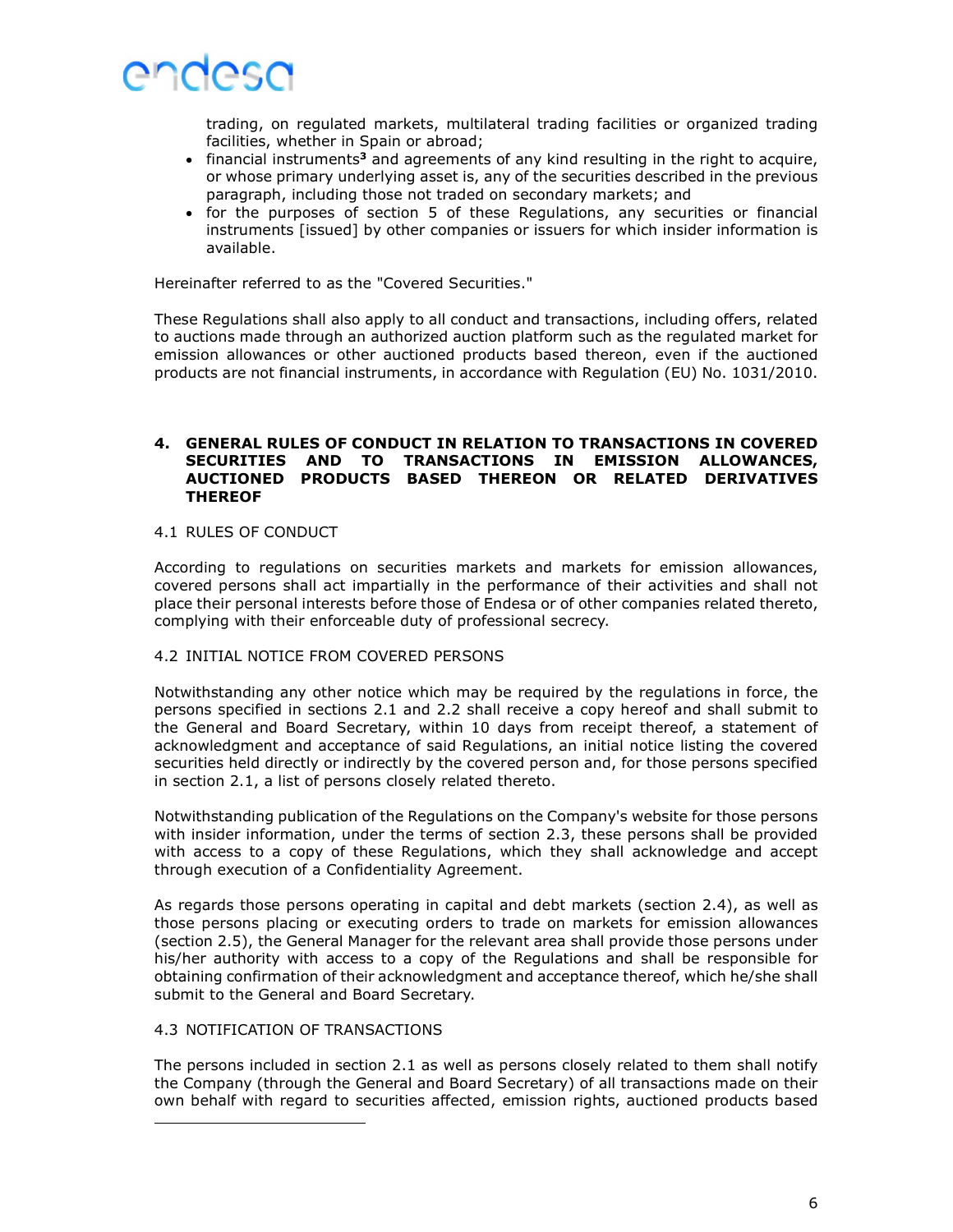

thereon or related derivatives thereof within three trading days following the execution of this transaction, in accordance with the legislation in force. Furthermore, the persons included in section 2.1 will be obliged to report these transactions to the Spanish Securities Market Commission (Comisión Nacional del Mercado de Valores - CNMV) within one calendar year if the total amount for the transactions made on their own behalf exceeds 20,000 euros. These notices to the company and to the CNMV shall be made in the format, with the content and by the means legally provided for such purpose.

- A. The persons included in section 2.2, as well as those closely related to them, must notify the General Secretary and the Secretary of the Board of the operations carried out on their own behalf related to affected securities, emission allowances, auctioned products based on emission allowances or derivative instruments related to emission allowances, when, within a calendar year, the total amount of the operations exceeds 20,000 euros. Said transactions shall be notified within ten trading days following the execution of each transaction.
- B. The threshold established in paragraphs A and B shall be calculated as the sum of all of the transactions referred to in this section, without setting off transactions of an opposite nature (such as buy and sell transactions).

### 4.4 PORTFOLIO MANAGEMENT

The notice obligations set forth in section 4.3 shall also apply to transactions carried out indirectly, including, for example, those carried out by persons or entities acting on behalf of the persons specified in sections 2.1 and 2.2 or persons closely related thereto, through a portfolio management agreement that grants authority to purchase or sell shares, including in those cases in which they are acting with discretionary powers.

The persons specified in sections 2.1 and 2.2 and persons closely related thereto shall thus notify the manager that they are subject to these Regulations or, otherwise, include in such agreements express instructions to the manager not to carry out transactions in covered securities.

### 4.5 CLOSED TRADING PERIODS

Except as authorized by the Company in those cases established by law<sup>4</sup>, the persons specified in section 2.1 and those persons identified by the General Manager for Administration, Finance and Control shall not make any transaction on their own behalf or on behalf of a third party, directly or indirectly, in relation to covered securities during period restricted to 30 calendar days before the publication of the interim financial statements or annual report made public by Endesa.

### 5. INSIDER INFORMATION

#### 5.1 DEFINING INSIDER INFORMATION

For the purposes of these Regulations, insider information shall mean:

a) all information of a specific nature that refers directly or indirectly to the Company, to any Endesa Group Company or to covered securities and that has not been made public and that, if made public, could have a significant effect on their price; and

<sup>4</sup> For information purposes, as at December 18, 2017 these circumstances are codified in Art. 19.12 of Regulation (EU) No 596/2014 of the European Parliament and of the Council and in Art. 7 of Commission Delegated Regulation (EU) 2016/522.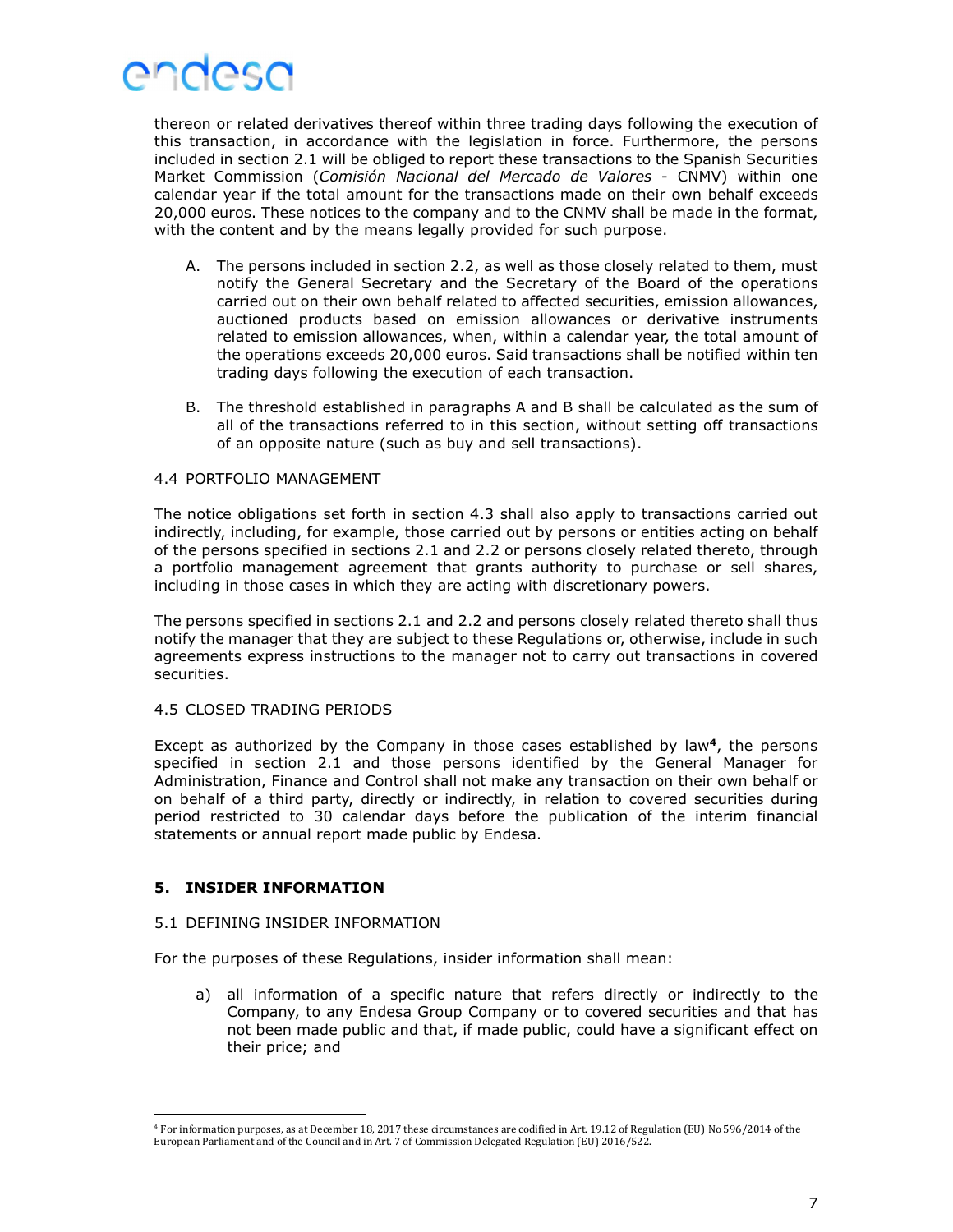- b) as relates to derivative financial instruments on commodities, all information of a specific nature that has not been made public and which directly or indirectly refers to one or more of such derivatives or directly to a spot commodity contract related thereto and which, if made public, could have a significant effect on the prices of said derivatives or spot commodity contracts related thereto, provided the information could reasonably be expected to be made public or is otherwise required to be made public in accordance with legal provisions, market rules, contracts, or customs and practices on the relevant commodity derivatives or spot markets.
- c) as relates to emission allowances or auctioned products based thereon, all information of a specific nature that has not been made public and which directly or indirectly refers to one or more of such financial instruments and which, if made public, could have a significant effect on the prices of said financial instruments or derivatives related thereto;

The information shall be deemed to be of a specific nature if it relates to a set of circumstances which exists or which may reasonably be expected to exist, or an event which has occurred or which may reasonably be expected to occur, where it is specific enough to enable a conclusion to be drawn as to the possible effect of that set of circumstances or event on the prices of the financial instruments or derivatives related thereto, on spot commodity contracts related thereto, or on auctioned products based on emission allowances. In this regard, in the case of a protracted process that is intended to bring about, or that results in, particular circumstances or a particular event, such future circumstances or event, as well as the intermediate steps of the process related to bringing about or resulting in such future circumstances or event, may be deemed to be specific information.

An intermediate step in a protracted process shall be deemed to be insider information if, by itself, it satisfies the criteria of insider information as referred to in this section.

Information that would, if made public, be likely to have a significant effect on the prices of financial instruments, derivatives or spot commodity contracts related thereto, or to auctioned products based on emission allowances, shall mean any information a reasonable investor would be likely to use as part of the basis for his/her investment decisions.

### 5.2 PROHIBITION ON TRANSACTIONS WITH INSIDER INFORMATION

All persons with insider information shall be prohibited from:

- a) carrying out or attempting to carry out transactions using insider information, i.e., they may not buy, sell or assign, for their own benefit or for the benefit of third parties, directly or indirectly, covered securities and may not cancel or amend any order concerning covered securities that was issued prior to knowledge of the insider information. As relates to the auctioning of emission allowances or other auctioned products based thereon in accordance with Regulation (EU) No. 1031/2010, use of insider information includes the submission, modification or withdrawal of a bid by any person acting on its own behalf or on behalf of third parties.
- b) making recommendations or inducing third parties to buy, sell or assign covered securities on the basis of that information or to cancel or amend any order concerning the financial instruments to which that information refers, or requiring a third party to buy, sell or assign financial instruments or cancel or amend an order related thereto on the basis of insider information.
- 5.3 PROHIBITION ON ILLEGAL COMMUNICATION OF INSIDER INFORMATION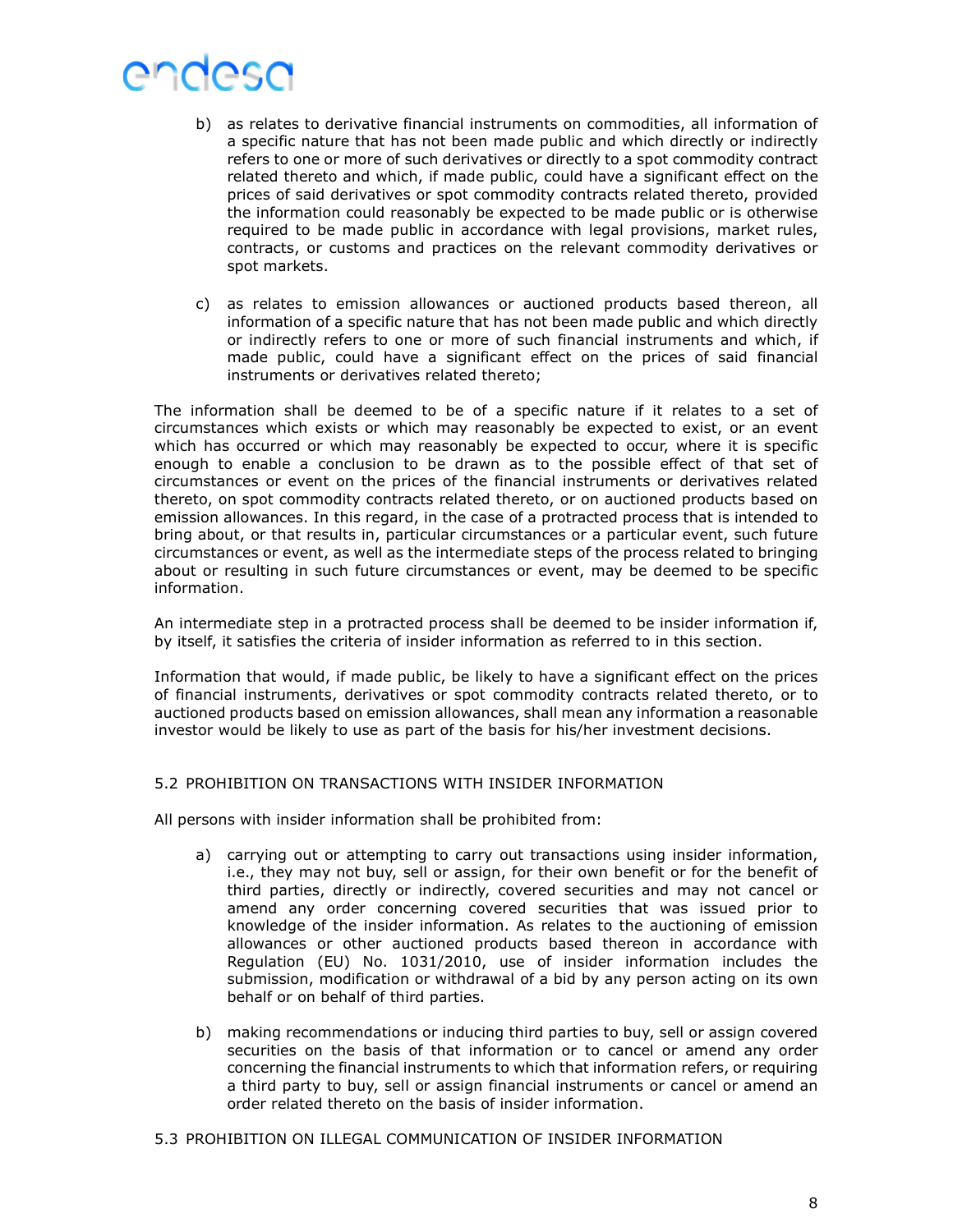

Those persons with insider information may not communicate said information to third parties other than in the normal course of their work, profession or duties.

Persons holding insider information have a duty to safeguard said information, notwithstanding the duty to report to and collaborate with judicial and governmental authorities under the terms provided in the applicable regulations.

Persons holding insider information shall adopt appropriate measures to prevent the abusive or unfair use of said information.

Any person that becomes aware of any abusive or unfair use of insider information shall notify such circumstances to the General and Board Secretary.

#### 5.4 MARKET SOUNDING

Market sounding involves communicating information to one or more potential investors prior to the announcement of a transaction in order to gauge their interest in a potential transaction and its conditions, such as its potential price or size.

Prior to conducting a market sounding, the General Manager for the relevant area shall specifically consider whether the market sounding will involve the disclosure of insider information. If the Company ends up disclosing information, said General Manager shall submit a written record to the General and Board Secretary containing its conclusions regarding whether the information constitutes insider information and providing the reasons for disclosure.

The Company may disclose insider information with a view to market sounding, provided, in accordance with applicable regulations, it complies with all reporting obligations in relation to the recipient of the information, who shall have consented to receive insider information.

### 5.5 CONDUCT IN THE CONSIDERATION AND EXECUTION OF TRANSACTIONS OR ANALYSES INVOLVING INSIDER INFORMATION

During the stages of analysis and development of any type of transaction or in the analysis of events that could involve, in whole or in part, insider information regarding the covered securities or emission allowances, those persons in charge of the relevant area shall be required to:

- a) Restrict knowledge of the information strictly to those internal or external persons whose participation is essential.
- b) Verify with the General and Board Secretary whether a section has already been created in the insiders list for the transaction or event and, if not, draft and maintain said section, in accordance with section 2.6.C, regarding those persons with access to insider information for each particular transaction or event and provide a copy of the list to the General and Board Secretary. If the section has already been created, notify the head of the relevant area of the persons to be included.

Nevertheless, with a view to preventing the same people from being listed multiple times in different sections of the insiders list, the General and Board Secretary shall prepare and maintain, in coordination with the General Manager for People and Organization, a special section that lists those persons with permanent access to insider information ("List of Permanent Insiders"), which shall include all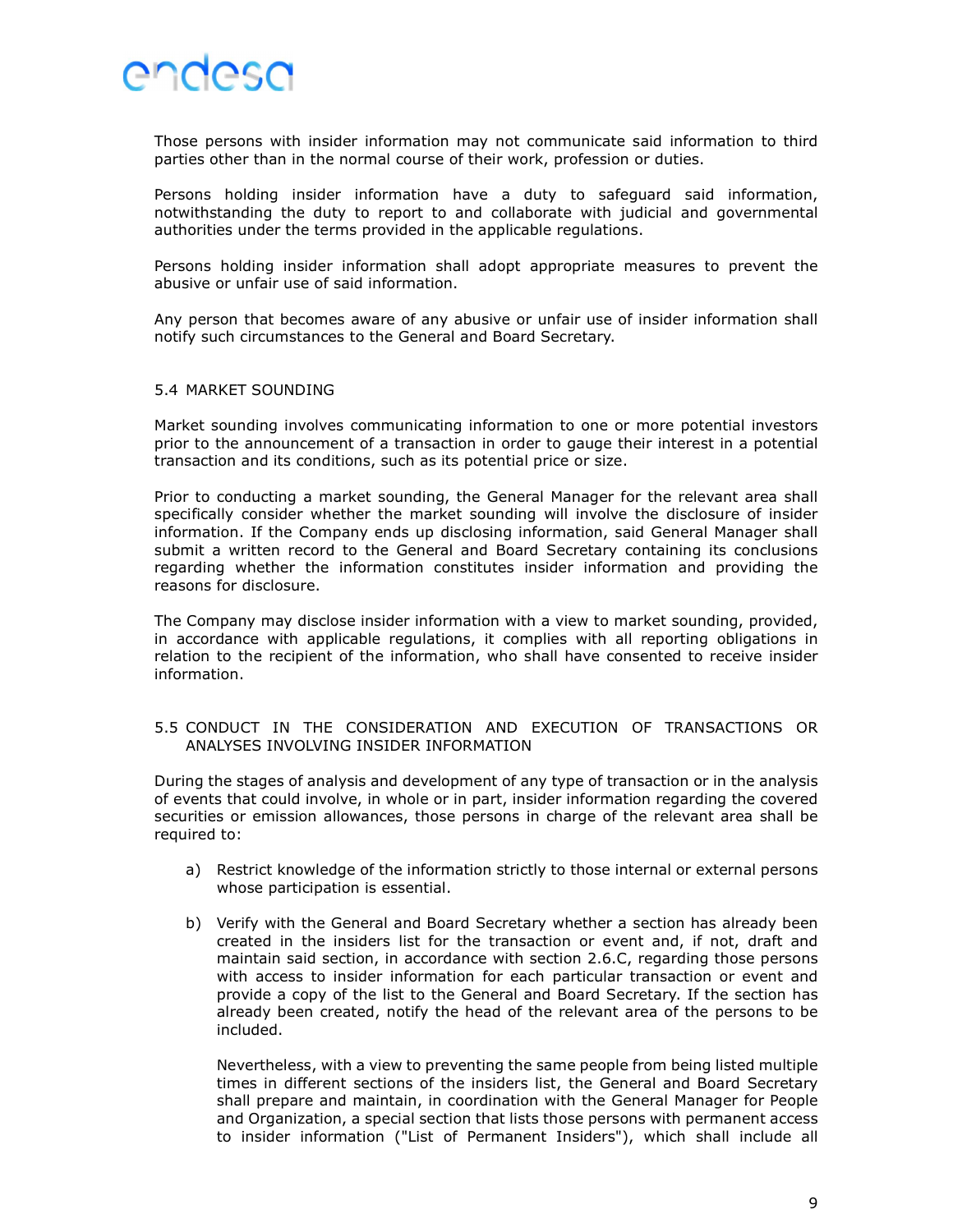

persons who, due to the nature of their duties or positions, have access to all of the Company's insider information at all times.

c) Expressly notify the persons who will be given access to the insider information of the nature of the information, their duty of confidentiality and the prohibition on its use.

In this regard, the persons involved in these particularly significant transactions, whether within or outside the Company, shall execute a "Confidentiality Agreement," unless they are already bound by a legal duty of confidentiality. If all of the persons that will have access to insider information are not employees of the Company or its Group, they shall undertake the duties of confidentiality as well as the duties to draw up the insider list for the relevant agreements for the provision of professional services.

d) Establish security measures for the custody, storage, access, reproduction and distribution of the information.

Endesa shall also monitor the performance in the market of its listed securities and any news reported by professional distributors of financial information or by the media that could affect said securities.

In the event of abnormal performance in the volumes traded or the prices quoted and where there are reasonable indications that such performance is the result of a premature, partial or distorted disclosure of information on a transaction, the relevant General Manager shall notify the General and Board Secretary of such circumstances. Endesa will publicly disseminate the insider information or other relevant information that clearly and accurately reports the status of the current operation or that contains an advance of the information to be provided.

#### 5.6 PUBLIC DISCLOSURE OF INSIDER INFORMATION

The General Manager for the relevant area shall notify the General and Board Secretary of the existence and content of insider information. The Company shall make the insider information directly related thereto public as soon as possible in such a manner as allows quick access and a thorough, accurate and appropriate assessment of the information.

The Company may not combine public disclosure of insider information with the commercialization of its activities. Furthermore, the Company shall publish on its website all insider information which it is required to make public, which shall remain available through said website for at least five years.

The Company, under its own responsibility, may postpone public disclosure of insider information whenever the following conditions have been met:

- a) immediate disclosure could damage the legitimate interests of Endesa;
- b) the delay in disclosure will not confuse or mislead the public;
- c) Endesa is able to guarantee the confidentiality of the information.

The decision on the verification for the specific case of the conditions described will be made by the CEO, who may seek the advice of the General Manager in charge of the affected area, as well as of the General Secretary and the Secretary of the Board.

In the case of a protracted process that occurs in stages and that is intended to bring about, or that results in, a particular circumstance or a particular event, the Company may, under its own responsibility, delay the public disclosure of insider information relating to such process, subject to the provisions of paragraphs a), b) and c) of the first paragraph.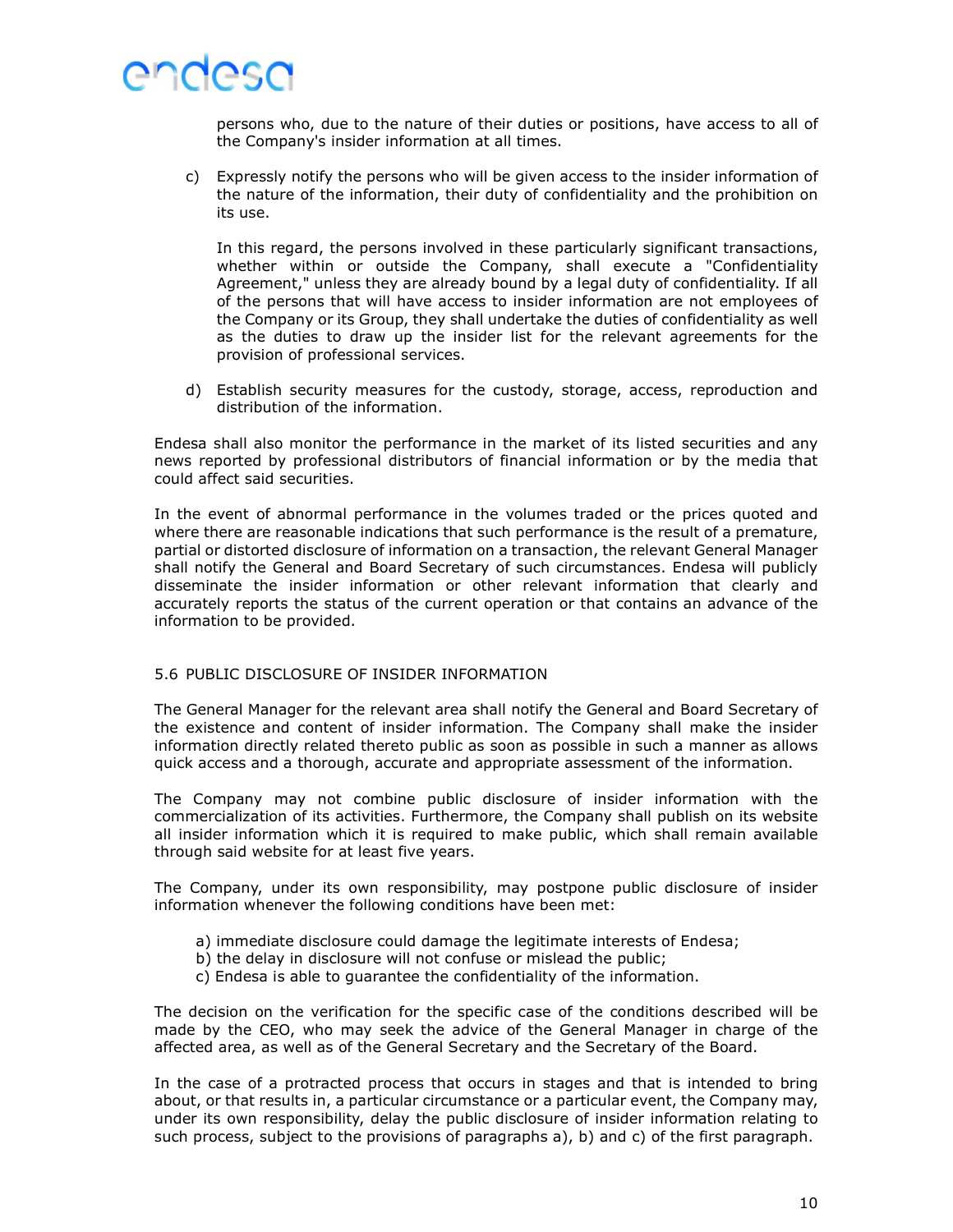

If disclosure of the insider information has been delayed in accordance with the preceding paragraphs and confidentiality of the insider information is no longer guaranteed, Endesa shall make said information public as soon as possible.

When Endesa or a person acting for or on its behalf discloses insider information to a third party in the normal course of the exercise of their employment, profession or duties, they shall make complete and effective public disclosure of that information, simultaneously in the case of intentional disclosure, and immediately in the case of an unintentional disclosure. The provisions of this section shall not apply if the person receiving the information is subject to a duty of confidentiality, regardless of whether said duty is based on a legal, regulatory, by-law or contractual provision.

### 6. PROHIBITION ON MARKET MANIPULATION

Neither the Company nor any individual may carry out any action which could be considered manipulation or intent to manipulate the market, including, inter alia, the following activities:

- A. carrying out a transaction, issuing an order to trade or any other conduct that:
	- i) sends or could send false or misleading signals regarding the supply, demand or price of a financial instrument or spot commodity contract related thereto; or
	- ii) set or could set an abnormal or artificial price of one or more financial instruments or a spot commodity contract related thereto;
- unless the person carrying out the transaction, issuing the order or engaging in such other conduct can demonstrate that said transaction, order or conduct was carried out for legitimate reasons and in accordance with market practices accepted by the CNMV.
- B. carrying out a transaction, issuing an order to trade or any other activity or conduct that affects or could affect, through fictitious mechanisms or any other means of deceit or manipulation, the price of one or more financial instruments, related spot commodity contracts or auctioned product based on emission allowances;
- C. disclosing information through the media, including the Internet, or through any other medium that sends or could send false or misleading signals regarding the supply, demand or price of a financial instrument, related spot commodity contract or auctioned product based on emission allowances, or which could secure the price of one or more of the financial instruments, related spot commodity contracts or auctioned products based on emission allowances at abnormal or artificial levels, including disseminating rumors, when the person who disclosed such information knew or should have known that the information was false or misleading.
- C. transmitting false or misleading information or providing false information in relation to a benchmark, when the person transmitting or providing said information knew or should have known that they were false or misleading, or any other conduct that constitutes manipulation of the calculation of the benchmark.